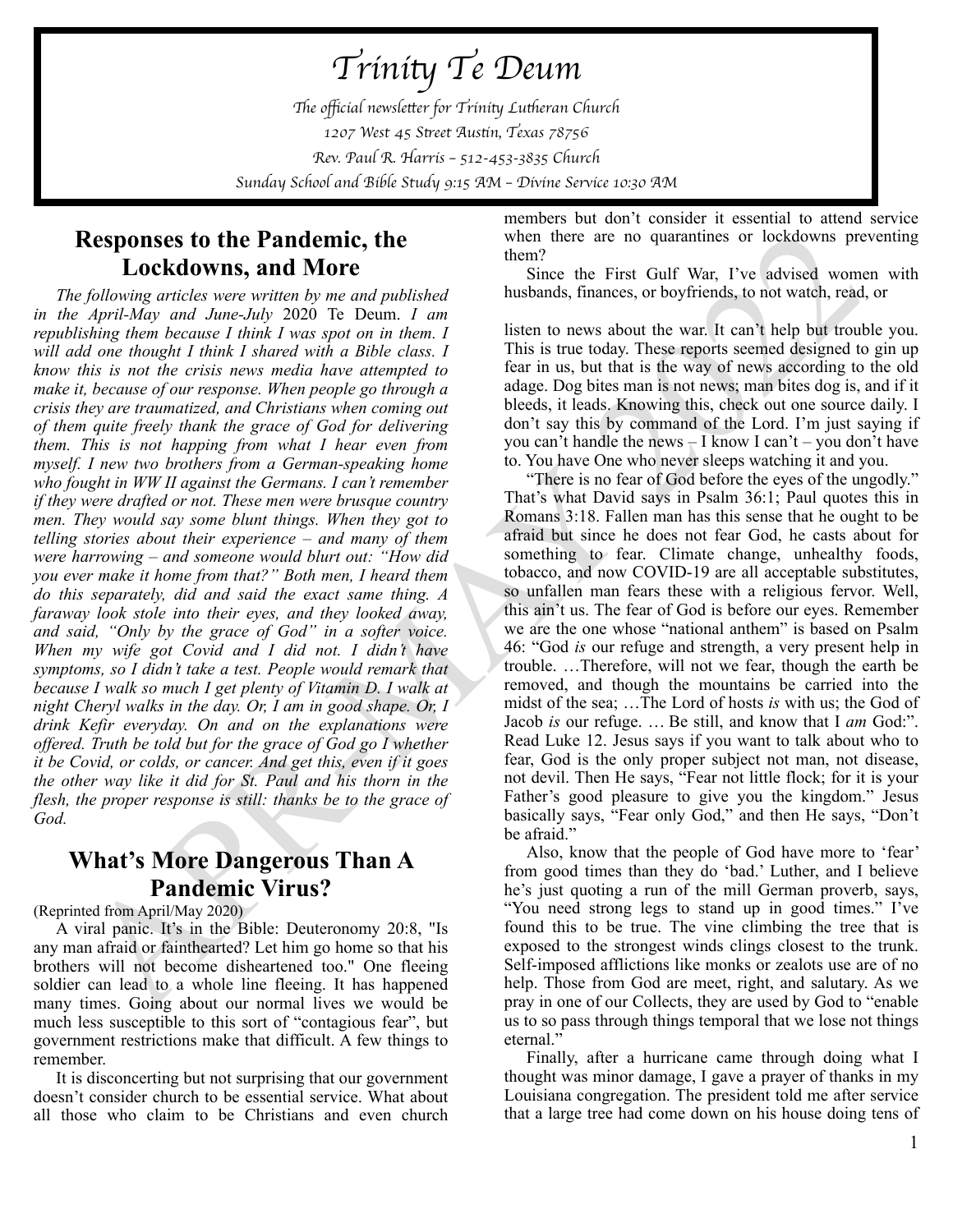thousands of dollars in damage. There will be some now who suffer more than others. This too is not in our hands. Who would want it? The One who sends the rain and sun on the just and unjust knows how much for each serves His loving purposes.

### **I Repent**

(Reprinted from June/July 2020)

I repent all those Sundays I didn't look forward to gathering with God's people. I repent of all those times I did something else or nothing else rather than attend Divine Service. I repent of thinking the assembling of ourselves was a burden (Hebrews 10:25). I repent of not making it my custom (Luke 4:16; Acts 17:2) to be in the Lord's House each service day. I repent of taking it for granted that I could decide whenever I wanted to go to hear God's Word and receive His Sacrament. I repent of thinking I was a member of the Body of Christ when in reality I was deciding each Sunday whether or not I actually was. [More on this in another newsletter.]

But can you believe it? Can you believe the Government is telling me in what numbers I can go to church? Can you believe they are telling me how many there can be in this building? Why this is governmental overreach! This is one step away from jackbooted stormtroopers goose-stepping me off to concentration camps! No, this is how it has always been. Trinity has a maximum capacity assigned by the government – as do all buildings where the public gathers – which it cannot exceed. That's called the Maximum Occupancy. You see it posted in bars, theaters, auditoriums. The fire department could post ours. Anytime we exceeded our sanctuary Maximum Capacity, which is 225, be it at a wedding, funeral, or the holiest of all Divine Services, the Holy Communion, the government could come in and stop us under the fire code.

The public health code is not as specific. The government has broad, ill-defined powers when it comes to public health. It has determined that riding in a two-ton motor vehicle everyone must wear a seatbelt for protection, but if you want to ride a 400-pound motorcycle without a helmet have at it. They make you put your children in safety seats that look like the inside of a NASCAR and in helmets when they ride bikes on the street in front of your house. You want to work in a restaurant? You are going to be screened for TB. Not HIV mind you which is more contagious. The government requires you to buy lawnmowers that have automatic cut-off switches; to install in your home ground fault circuit interrupters within 6 feet of water. The government has limits as to how many layers of roofing you may have, the depth of tread on your tires, and the condition of your windshield wipers all in the name of public safety.

Government is always portrayed as some type of monstrous beast in Scripture. Read Daniel and Revelation. Yet, Paul maintains Christians be subject to the governing authorities and that there is no authority except that which God has established (Romans 13:1-2). And if you think our government is bad, read about Rome's during the time Paul is telling the Romans they must submit to it. Can a government use a pandemic, or spookier still the 'threat' of one, as an excuse to overreach and even intrude on the church? Of course. The governor who mandated that only individually sealed bread and grape juice containers could be used to celebrate 'Holy Communion' is an example. We certainly couldn't do that for it would change our Lord's instituting His Meal with wine not grape juice. I have an even more difficult question of casuistry for you (Go ahead I'll give you time to Google casuistry.). ….In the First Gulf War the military issued us chaplains field chaplain kits complete with paraments, sacred vessels, a missal, candle, unleavened bread, and *powdered* wine. The later was because Saudi Arabia wouldn't allow wine in their country. What did I do? I never got orders to go. What should I have done?

and the based of the based of the based of electrons is an example of the based of the based of the based of the based of the based of the based of the based of the based of the based of the based of the based of the base Twelve years ago, I regularly listened to the homily of the Mass at the Austin Catholic diocese. One day the priest speaking mentioned he had been in the ministry 25 years. That caught my ear because I was in my 25<sup>th</sup> year as well. He said, "You know when I first became a priest 25 years ago, I thought the majority of people would come to me wanting to know what the Bible said about this or that. It turns out that the majority come to me telling me what they think the Bible says and expect me to agree with them." That has been my experience too, and the more turbulent the issue, the more uncertain the situation, the more this happens. People come to you telling you what has to be done where and when based on their view of God's Word and/or your office. They seem to be unaware that even the pastor of a small church like ours has literally dozens of people with varying situations, fears, facts, questions, and consciences (hence the need to look up the word 'casuistry'). The Words of God certainly apply to all of them. One of us has been called and ordained to feed not just the Lord's sheep, but His lambs, and old goats too. That's me, not you. One of us is going to have to give an account for each one of your souls; again that's me, not you.

Throughout this 'crisis', whether real or manmade, a cartoon from 30 plus years ago keeps coming to mind. A mom, dad, and son are at the dinner table. The newspaper the man is holding has the headline "Prayer Banned in School." The father pounds the table saying, "My son has a right to pray to God in school." The balloon over the boy's head says, "Who's God?" I think there are bigger and more fundamental issues attacking the Church in our day than how many people can gather at a time. Things like the government reaching into the womb and into marriage. These issues are so generally accepted as to be passé, as they were in Sodom, Gomorrah, and Gibeah.

Finally, once things are normalized, I will thank our Lord Jesus that the only one who can limit my ability to study, to hear God's Word, and to receive His Sacrament is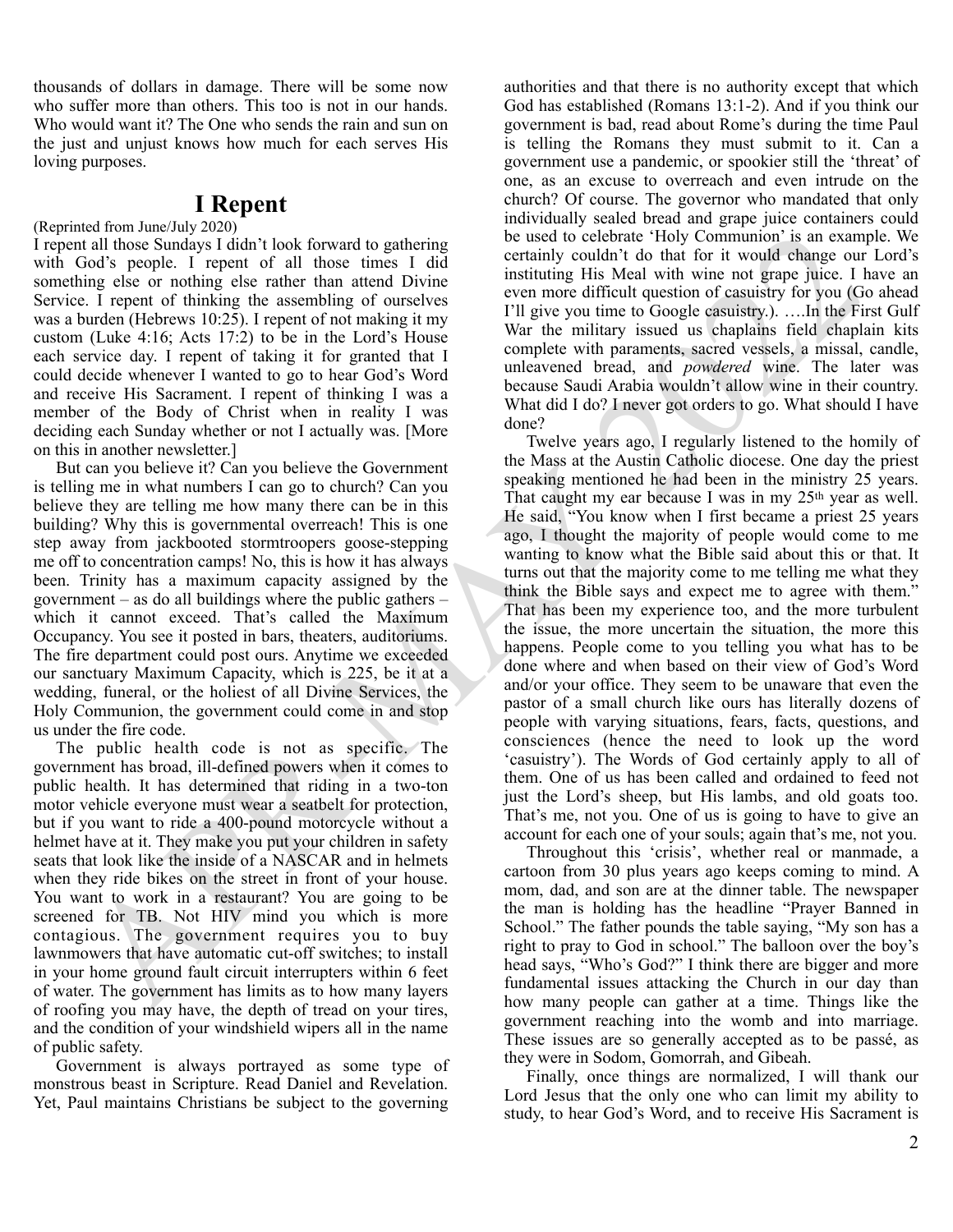me. And so, as I began, I end: I repent of my poor stewardship of His precious gifts.

## **Sermon by Dr. Nagel, Concordia Seminary Professor, 1984-2006 The Kingdom of the Left and The King**

*(This 1990 sermon was sent to me by a brother pastor. I titled it after reading it. Folks have been asking, 'sharing, opining on the kingdom of the left these days. This is a better answer than any I have given. Prh)*

In the name of the Father and of the Son and of the Holy Spirit. Amen.

Our text is the traditional Epistle for Trinity Sunday, and it furnishes now the Gradual for the middle third of the season, and so for most of our fall quarter, our studying theology, "What we can say about God." Our time locatedness in the Church Year is risky to come unstuck from. Without locatedness, we may float off into talking about "timeless ideas" and "abstract inscrutabilities."

**he Kingdom of the Left and The**<br>
Sign on factom we the Noise interparent in the same set of the same of the same of the same of the same of the same of the same interparent related by the same of the same of the same of Our Old Testament lesson is specifically time-located. It tells of the God of Abraham, Isaac, and Jacob and His promises to them. We heard of Moses' assessment of how the Lord was handling things: "Why hast thou done evil to this people?" Things were not working out the way Moses had figured out that they should. Paul wrestled with the same problem in Romans 9-11, where the final section begins, "Lest you be wise in your own conceits." And ends with the doxology, our mid-Pentecost season Gradual. The Gradual for the first part of the season spoke of the Lord's wonderful works and of His great deeds. We know of them because He put His words to them. Our Gradual now speaks of His judgments and His ways, His paths. They all happened at a certain time and a certain place. The previous Gradual spoke of what "no man can fathom." Our Gradual now speaks of "unsearchable and beyond tracing out." So, as we heed these Graduals, we will not try to do that.

"Leave that to Me," says the Lord to Moses, to Paul, to you, and to me.

There is an unbelieving way of saying, "Okay, Lord. You're the boss." "Nothing to do but knuckle under." "If you can't fight City Hall, there's not much chance of fighting God," by whatever name He might be called. The Large Catechism speaks of Jupiter, Mercury, Venus, and Mammon. Power, War, Sex, Money. Whatever it is that shapes and shoves our lives around, there's nothing to do but accept it.

Resignation is the final stage for Goethe's *Faust*, for Horatio Nelson, Islamic Kismet. Fatalism accepts what comes. "That's the way the cookie crumbles." Fatalism can be confessed cowardly, heroically, or religiously. How pious it sounds to "bow before the inscrutability of the gods."

"Presume not God to scan" (Alexander Pope). The gods can make or break us, so best, "Go with the flow."

Sophocles has Hercules in the agony of his death say to his son, "You see how little compassion the gods have shown in all that's happened, and there is nothing here that is not Zeus."

No man can withstand the power of the gods; whoever attempts it, is destroyed.

Strong on fatalism were the Stoics. They thought of the gods, forces or powers, all within nature. Much like the dominant religion nowadays confessed by the media— Mother Nature controls the weather, and the animals. Their behavior is clue to our own, and to accept the way of nature is the way of nature. The sin that destroys is to upset the balance of Nature.

The beneficence of nature was confessed by Marcus Aurelius with words derived from the Stoics. They talked a lot about "Providence." To Nature, *physis*, outside of which nothing exists, Marcus Aurelius says, "From you are all things; in you are all things; and to you are all things." Does the Apostle do other, or better, than that? What do we need the Apostle for if we can get it from the Noble Heathen, Marcus Aurelius?

In contradiction to the foregoing, the attempt to read the gods out of what goes on around or within us—and so, man's fate—against all that, the Apostle turns his back. "Lest you be wise in your own conceits." He had not been philosophizing with ideas, concepts, insights, and fatalistic pieties. He faced what happened to Jesus, born of the history and promises to Israel, of which there could be no greater contradiction than the rejection of Jesus as the Messiah. For facing that, there is no other recourse than the Lord God Himself, the God of Abraham, Isaac, and Jacob, the God who brought His people up out of the bondage of Egypt and gave them the piece of land, according to His promise.

Was it their land, or was it "the land that the Lord gave according to the promise?" The Lord won't let them have it other than as a gift. Otherwise, as the Apostle says, "Grace would no longer be grace." Not grace, then not the Lord.

Man's referencing things to himself to show how the Lord must treat him, the Apostle calls "the way of works." That has been demolished in Romans chapters 1-3, and then 3:21—"But now the righteousness of God has been manifest; all have sinned and fall short of the glory of God; they are justified by His grace as a gift, through the redemption which is in Christ Jesus."

"So you Gentiles, don't you imagine that you can work God as some of them tried, and failed." Grace is the only option with the Lord. As grace, as gift, it is rejectable, and the alternative is the reward of works, which is then unrejectable.

For the Lord to give up on going at it all in the way of grace would be for Him to give up on being the God He is. Even the stunning fact of Jesus' rejection by so many of Israel is turned by Him as occasion of grace to the Gentiles.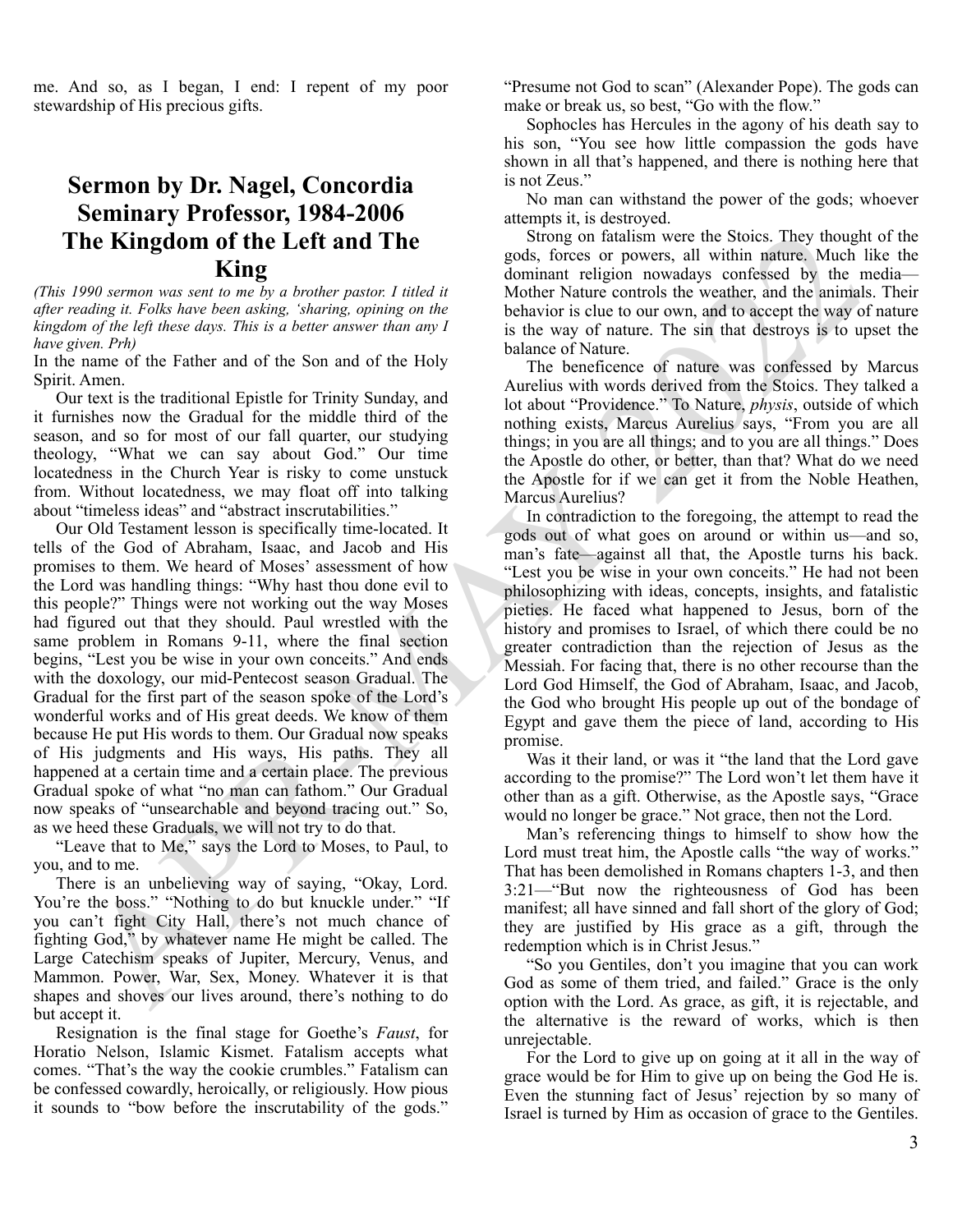Those who are His are His only by grace, by mercy; only thus are all of them—all Israel—saved. How come you are saved? There is no other answer for anyone than, "By grace alone." How come there's grace? "By the redemption which is in Christ Jesus." Calvary is Fact #1. Every other fact is a smaller one than that, and every other fact is graced for us by connection with That Fact.

We get disconnected from That by supposing That was not enough. The problem does not lie in the fact that we cannot figure God out, but in our unwillingness to let Him be such a Savior. So we'll give Him some help in pulling it all off. Fill in the blanks. Give explanations. Or at least attempt some excuses for Him. Then we talk as if He might have got the idea from us, what our text calls, "Being His counselor."

There is here a temptation to which the clergy are particularly prone. We are called and ordained to speak His words in His place, and are much tempted to put in a few of our own, without making clear the difference. Without His telling us, we have figured out His problems for Him and then dished that out to His people. And this can come off as faithless fatalism. "You can't change it." "Must accept it." "Could've been worse." "He had a good life." "We all got to go sooner or later." People expect us to explain God and we are only too ready to oblige with pious, fatalistic fatuosities.

Or, we attempt to do it on the grand scale and identify what it is that God is doing in history. *Deus Vult*, slay the infidels. The armies that go at the likes of Saddam Hussein must have God on their side, whatever names the gods may have: Jupiter, Mars, Power, War, Oil. Democracy and Freedom do, in this morning's *Doonesbury*, do not fit in very well; but then with idols, you always need to have a few in reserve.

Dorothy Sayers has somebody say in one of her plays, "It is one thing to speak of the finger of God in history, and quite another to say which way it is pointing." Or Swann and Flanders, "If God had wanted us to fly, He would not have given us the railways."1

When clergy depart their office to make pronouncements in the kingdom of the left hand, they usually make great asses of themselves. But then, how else better to get into the media? St. Media, the invocation of whom clears the way for all sorts of tosh.

We can say no more of God than He has given us to say. The repentance and faith—repentance and forgiveness of sins be preached in His name in all nations, beginning from Jerusalem—that is where it happened, under Pontius Pilate.

What is really inscrutable about God is not that He is inscrutable, but that He should regard you—you so often eager to be rid of Him—you to be worth bothering about. If you can swallow that, you can give up on inscrutabilities. The One in whose hands your life is held, is the One who went through Calvary for you.

Everything you receive as a gift from His hand, He blesses you with, beyond with what you can figure out and beyond the limits of your own conceits. And so, we give up talking as if we were His counselor, and as if we did something that put Him in our debt. We are completely at His mercy, and He turns out to be merciful beyond anything we could ask or think. That is "the depth of the riches and wisdom and knowledge of God."

"For there is one God, the Father, from whom are all things and for whom we live, and one Lord Jesus Christ, through whom are all things, and through whom we live" (1 Corinthians 8:6). "Through", *dia*, He is the one who is doing it with us. And this is not just some pleasant thought floating around that might make us feel good; it's from Calvary. That was all His doing, and ours only as gift. Thus gifted we are then into the life of faith, of receiving everything as gift from His hands, and so, as blessing: this morning's breakfast, this day's specifics, and our last day. The things we can't figure out, what we cannot recognize as for our good, we know that He knows what is for our good better than we can figure out, for He went to Calvary for us.

When we are battered down and everything contradicts that God cares, Luther speaks of "crawling to Calvary." It is from there that we can swing into the doxology of our Gradual [Romans 11:33, 36] on this day, at Concordia Seminary, Thursday of Pentecost 14. Amen.

 *The Slow Train (Flanders and Swann) In the preamble to live performance, Michael Flanders used to say "if God had meant us to fly, he would never have given us the railways" [http://](http://www.rodge.force9.co.uk/faq/arts.html) www.rodge.force9.co.uk/faq/arts.html Date cited: 28 February 2008*

# **From Fox News - Thousands of churches raise alarm about scope of new Canadian 'conversion therapy' ban**

*The above was the title of an email recently sent to me. Here is my response below. If you attend Bible Class, and the sender of this email does, you've heard my answer to this many, many times.*

ong). The problem does not be in the fact that we consider the proposity, doe, He le one as two states in the sixe of the internal and a Savin state of the sixe in a Savin state of the sixe of the sixe of the sixe of the Well, most Christian churches, including Lutheran and Confessional ones, needed no law to stop them from preaching first about divorce, then about abortion, then about living together, then about homosexuality, then about gay marriage, and finally about transgenderism. They were silent all by themselves. In all these issues, the Reformed approach is wrong and is not helpful. On all these matters we don't expect the government to do what is Biblically correct but what Natural Law says; to recognize there is a higher law that must norm laws men make up. Without this concept, the Nuremberg war criminals couldn't have been prosecuted because they were following the laws of their government at the time.

Luther said a people get the government they deserve. Our silence, our being co-opted in all these matters by friends, neighbors, and relatives and our own sinfulness in these things are now reaping what we have sowed.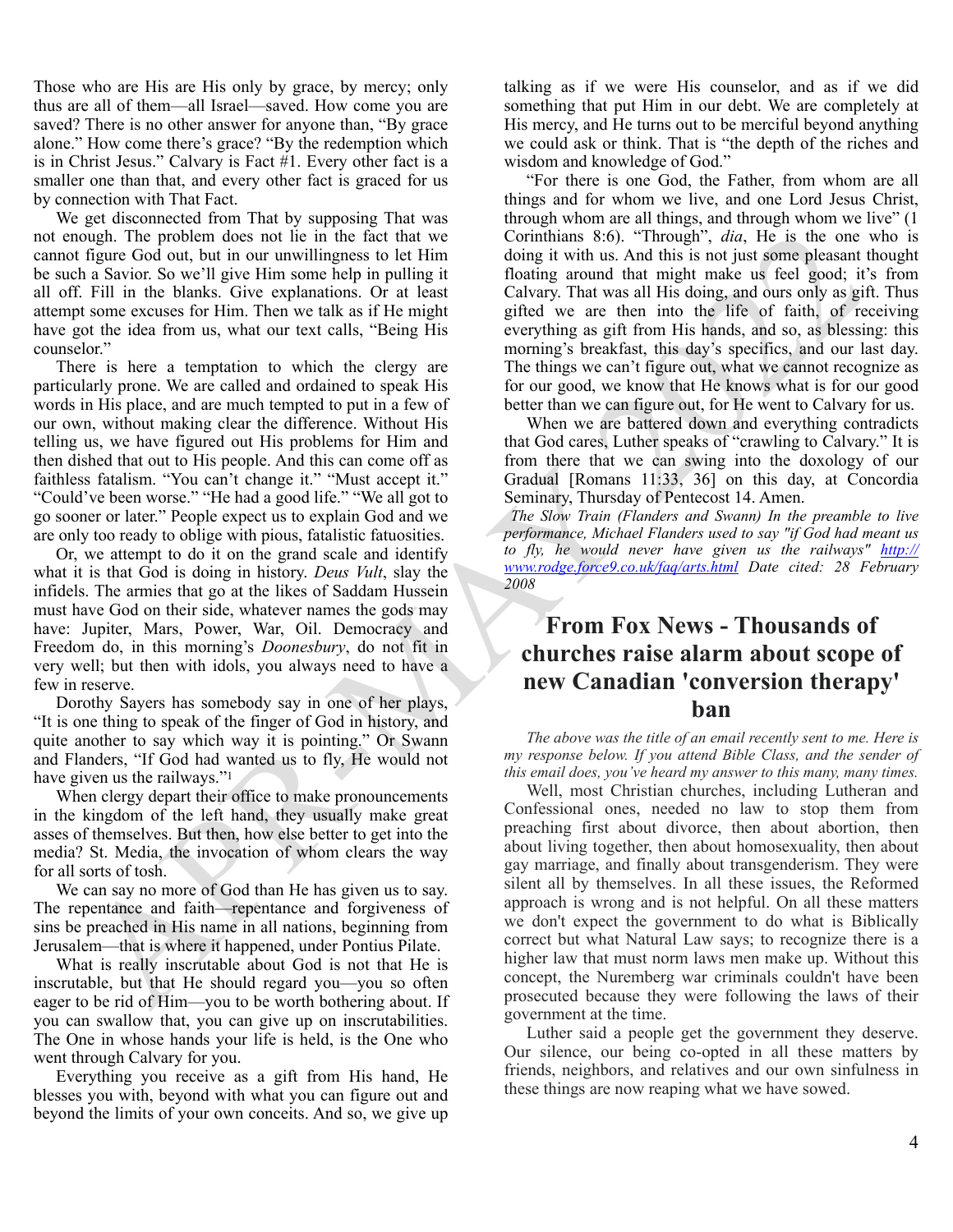Here are the two flashpoints: As I said in the case of the Colorado cake people, what shut their business was not homosexuals, but the former customers who didn't want to cross the protests. This is what will happen here. When Stop Patriarchy Now, an Austin group finally finds my website, or, one of the many LGBTQ groups find one of my newsletter articles or sermons on the above topics. they will be outside picketing. I have witnessed how men in particular actually cower in the face of a shrill, screaming woman. You watch how many choose confessing over staying away.

The second flash point is going to be lit by guys like John MacArthur. In the First Gulf War, the active Army chaplains preached our certain victory in this religious crusade for Christianity. That was no different than the Imam's preaching jihad or their holy war. The truth is all of God's enemies were defeated on the cross. The truth is, men can start war, famine, pestilence, and anarchy, but they can stop none of them. Enflaming people religiously will lead to anarchy.

In many ways, this is exactly how the Reform deal with prayer in public schools. They want it. Confessional Lutherans never have. We don't want the State in charge of praying. If we argue the above issues on Biblical grounds with those who do not recognize the Bible as an authority, they will haul out their holy books - there is after all a Church of Satan, the Metropolitan Church, and Liberal churches - who will have their sources saying we're wrong.

So we will continue to hold those in Christ to the only rule and authority, Holy Scripture and preach and teach accordingly. We will tell civil authorities that going against Natural Law is neither safe nor wise. The one thing we won't do is stop preaching the truth about these issues.

### **Blighted Thinking**

February 2, 2022, https://lutheransforlife.org/article/blighted[thinking/](https://lutheransforlife.org/article/blighted-thinking/) by Rev. Paul R. Harris

*(The genesis of this article was me asking the director of Lutheran's for Life to write an article about this. I waited 2 years. None was forthcoming. I emailed again and said I could almost write an article based on his email. He said, "Why don't you write it." I said, "Fine but you won't publish it as is." Well, he did, though it's only online. It didn't make the printed edition of LifeDates, their quarterly journal. Prh)*

Killing the unborn isn't new. I am not talking about ancient societies that had potions and procedures for killing the unborn. I am not talking about the word translated "sorcery" in Galatians 5:20, *pharmakeia*, which was the word used for abortifacients in ancient Greek-speaking lands. (The clearest link between this word and abortion, *phthora*, is found in the writings of Clement of Alexandria: Christians do not "take away human nature, which is generated from the providence of God, by hastening abortions [*phthora*] and applying abortifacient drugs [*phthoriois pharmakeois*]."[1])

All this shows is that chemical abortions are not new but incredibly old. What is new is the way the medical community has blighted our thinking about the unborn.

Marvin Olasky in the article, "The Bones Cry Out," references a 1945 poem by Gwendolyn Brooks. In it the mother is painfully clear about what she has done and her pain: "I have heard in the voices of the wind the voices of my dim killed children."[2]

Again, what is new are the mental gymnastics the medical community is willing to adopt to deny that the life growing in a mother from the moment of conception on is a person.

Ar are column the face of cost shift, screening a constant is also in the meantal gamas.<br>An architect in the fit is a second that is a second that is a second that is a second that by the second that the rise is a second This thought did not come from me. It came from an OB-GYN connected to Christian Life Resources whom I wrote to ask about what many doctors call "blighted ovum." Here's one scenario: A woman has a positive pregnancy test and all the signs her body is giving her indicate she is pregnant, but her doctor tells her she is not and in fact never was. She has a blighted ovum. The woman is mourning the loss of a child, but her doctor is telling her she never had a child to begin with. This is because the medical community, at least the pro-abortion part, has blighted their thinking toward the unborn. First, by agreeing that the new definition of pregnancy is implantation. It is only a "fertilized egg" till then. Second, even if it does implant and begin to grow, it's not a baby growing there till they say so. "You silly woman, it's just a gestational sac. We'll let you know when it's a baby." I have had three cases of blighted ova in recent years. Each time the woman has called, thinking she is crazy. I assured them they were really pregnant, but truthfully the literature online is confusing.

Dr. Donna Harrison, who serves as executive director of the American Association of Pro-Life Obstetricians and Gynecologists, in an email to Rev. Michael Salemink, executive director of mission and ministry for Lutherans For Life, stated "blighted ovum" is in fact a medical term for early miscarriage. She strongly urged us to avoid the term "fertilized egg" as it does not refer to a scientific reality: at fertilization, the egg ceases to exist because an embryo begins to exist. She explains about blighted ova, "For some reason, of the thousands of things that have to happen during our lifetime to continue to live, some of those things didn't happen. So, the body of the embryo itself only grew to a certain point, and then died. However, the placenta kept growing. So, yes, they were pregnant. Yes, they do have a child who died, and it is appropriate to grieve that death."

"Blighted ovum" is one more example of how abortion brutalizes women even when they haven't had one. Another is when the miscarriages are recorded in medical records as "abortions." The pro-abortion people have succeeded in redefining terms to fit their agenda. But this new way, this "blighted ovum" way, of looking at pregnancy is contrary to the facts of biology and what a woman's own body tells her. That is bad enough, but to let her leave a clinic confused and feeling guilty for grieving a baby her doctor has just told her was no baby is hardly good medicine, and better not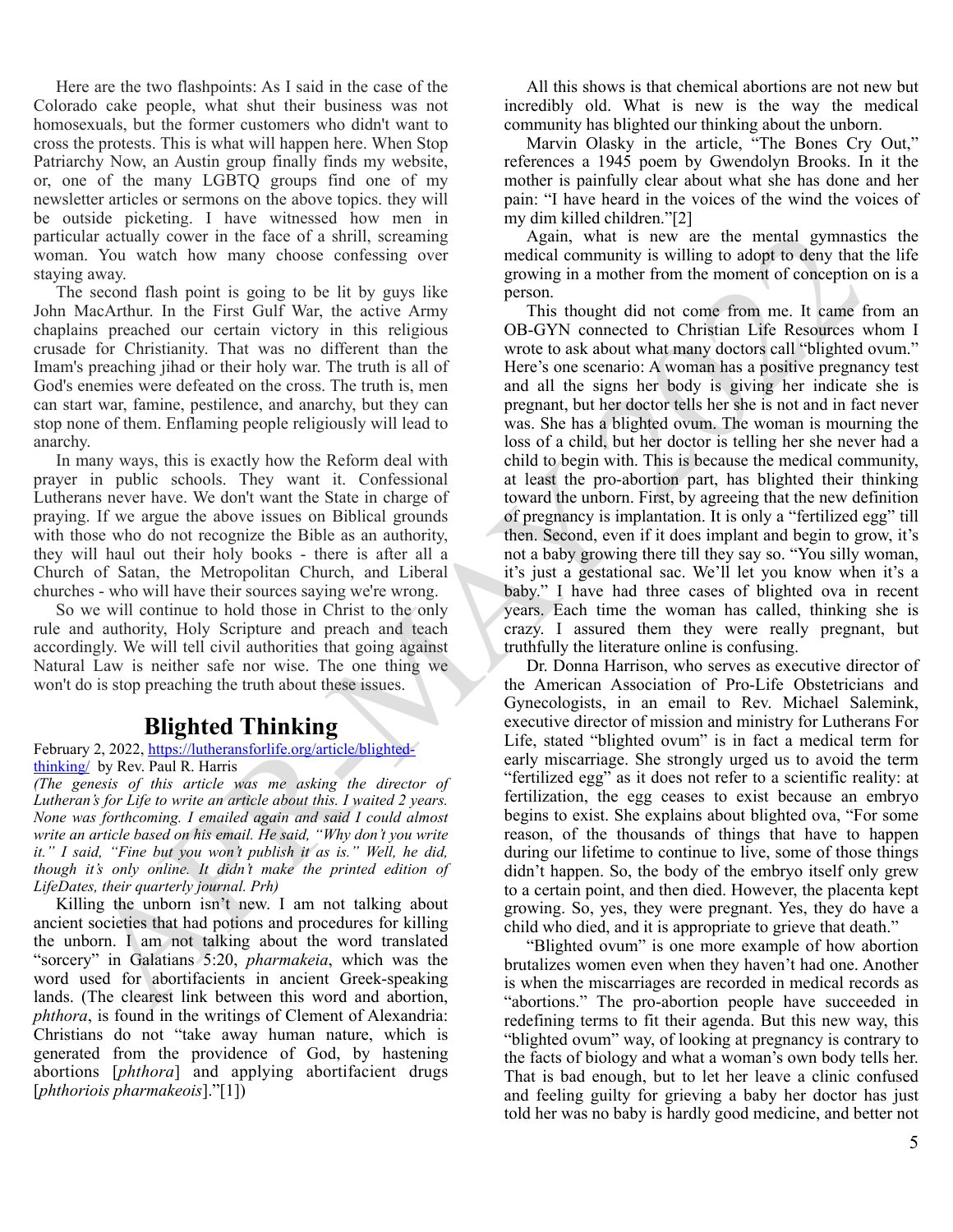be "the standard of care," for it is most certainly devoid of caring.

Ecclesiastes 11:5 (NASB) says, "Just as you do not know the path of the wind, and how bones are formed in the womb of the pregnant woman, so you do not know the activity of God who makes everything." Through meteorology we think we know the first. Through embryology, we think we know the second, which means we also think we do know the work of God. For some, that gives the "freedom" to say: "This is a baby; this isn't. This baby lives; this baby dies." That is blighted thinking.

of this we do know the work of Geod Fortsome, that propressional case is when the restoration of the same of the same of the same of the same of the same of the same of the same of the same of the same of the same of the [1]This is the way the word was used in early Christian literature outside the New Testament. For example, The Didache says, "You shall not make magic. You shall not practice *pharmakeia*. You shall not slay a child by abortions [*phthora*]…" It is revealing that *pharmakeia* is mentioned right before *phthora* which is the technical term for abortion in Greek. The fact the ban on *pharmakeia* comes right after magic makes little sense if *pharmakeia* is sorcery. It would forbid the same thing twice. *Pharmakeia* and *phthora* are two different things. *Pharmakeia* refers to the act of the abortionists. And *phthora* refers to the decision of the woman (Sommer, Carl. *We Look for a Kingdom. Ignatius Press*, 2007, pp. 314-15).[2] Olasky, Marvin. "The Bones Cry Out." WORLD, God's World Publications, Oct. 2, 2021. Vol. 36, No. 10, p.26.

### **Living in Fear of Dr. Seuss**

Posted on March 8, 2022 by Rev. Paul R. Harris

 The other day my gastroenterologist called me up and asked me how my stomach was doing. About two weeks ago my GP called to check on me. The week before that I heard from my chiropractor and dentist. Can you believe that? Of course you can't, because only salesmen make sales calls. Professionals don't "reach out to you"; you do to them when you need them. Makes sense. Best use of their time, right? This is true for all the above but not pastors. For them the paradigm is upside-down.

 In the first decade or so of my ministry, there was a move to correct this. You regularly came across newsletter articles like this: RECALL NOTICE: It has come to our attention that we shipped a defective pastor to you. He does not have the ability to read your mind. He does not know when you could use a call, a visit, a consultation with him. Return him to the factory, so we can fix him.

 Why on earth, would members think the paradigm should be different for pastors than for doctors, lawyers, dentists, and even plumbers for that matter? It's not this way among all Lutherans. Those coming out of a pietistic background have a lower view of the office. The pastor was expected to make the first move. Those with a higher view of the office held that a pastor should not go unless he is requested by the person needing care or if on their deathbed by a spouse or child. In fact, they viewed it as poor pastoral practice to visit without being asked to.

 The LCMS, from a pietistic background, made the pastor responsible for making calls rather than the member who needed the care. However, in 1855 it was decided that "making house calls the chief means of exercising pastoral care cannot be recognized by the Synod as the correct procedure" (*Moving Frontiers*, 245). But read the fine print. Within the resolution it said when it came to the pastor's knowledge that you need a visit he was to go. Here the expectation of pastor as mind reader was born. The convention tried to temper this by going on to say that the proper setting for pastoral care is when the person comes to see the pastor to announce for communion or for private confession, i.e. when the person is there to ask for his care. Well, by the time I reached seminary (1979), those two things had disappeared from LCMS churches. For the most part, they're still gone. So, there is no regularized event where sheep come to shepherds for care.

 How do you think conversations go where either the pastor or a friend determines a person needs pastoral care? You know how. You have all experienced someone calling you on the phone and then acting like you're the one who called them. I know when someone needs pastoral care, counsel, advice when they tell me. I can't read minds, and I can't go by yours because you can't either. Furthermore, the only way you can convince someone that they need pastoral care is to preach the law to them. How would you like me to call you up and say: "Friend, you aren't in Bible Class. Why are you spiritually dieting?" "Friend, I think you have need of my ministrations. How about we start with a general confession, or if you like a specific one, of your sins?"

 So where's the Dr. Seuss angle? In the most famous Dr. Seuss book not authored by him, *Are You My Mother?*, a baby bird having fallen from its nest wanders the countryside pathetically asking a kitten, a hen, a dog, a cow, a boat, a plane, and finally a steam shovel, "Are you my mother?" My fear is of becoming the pastor who wanders around pathetically asking, "Do you need my ministry?" If any of the professionals, I mentioned above did that, they would take a step down in most people's eyes. So why would people want their pastor to do that? Hmmm.

### **Breathing**

A 9-Part Advent-Lent Sermon Series on the 3rd Chief Part of Luther's Small Catechism The Lord's Prayer

Our 2021 Vacation Catechetical School had the theme "Breathe," which was a collaboration between myself and three volunteers. This sermon series is an extension of that. Both themes grew out of this line from the hymn *Prayer is the Soul's Sincere Desire*: "Prayer is the Christian's vital breath, the Christian's native air," (TLH 454:5). As usual, the Wednesday services start at 7:30 PM. With the exception of Ash Wednesday, you can be heading to the parking lot by 8:30.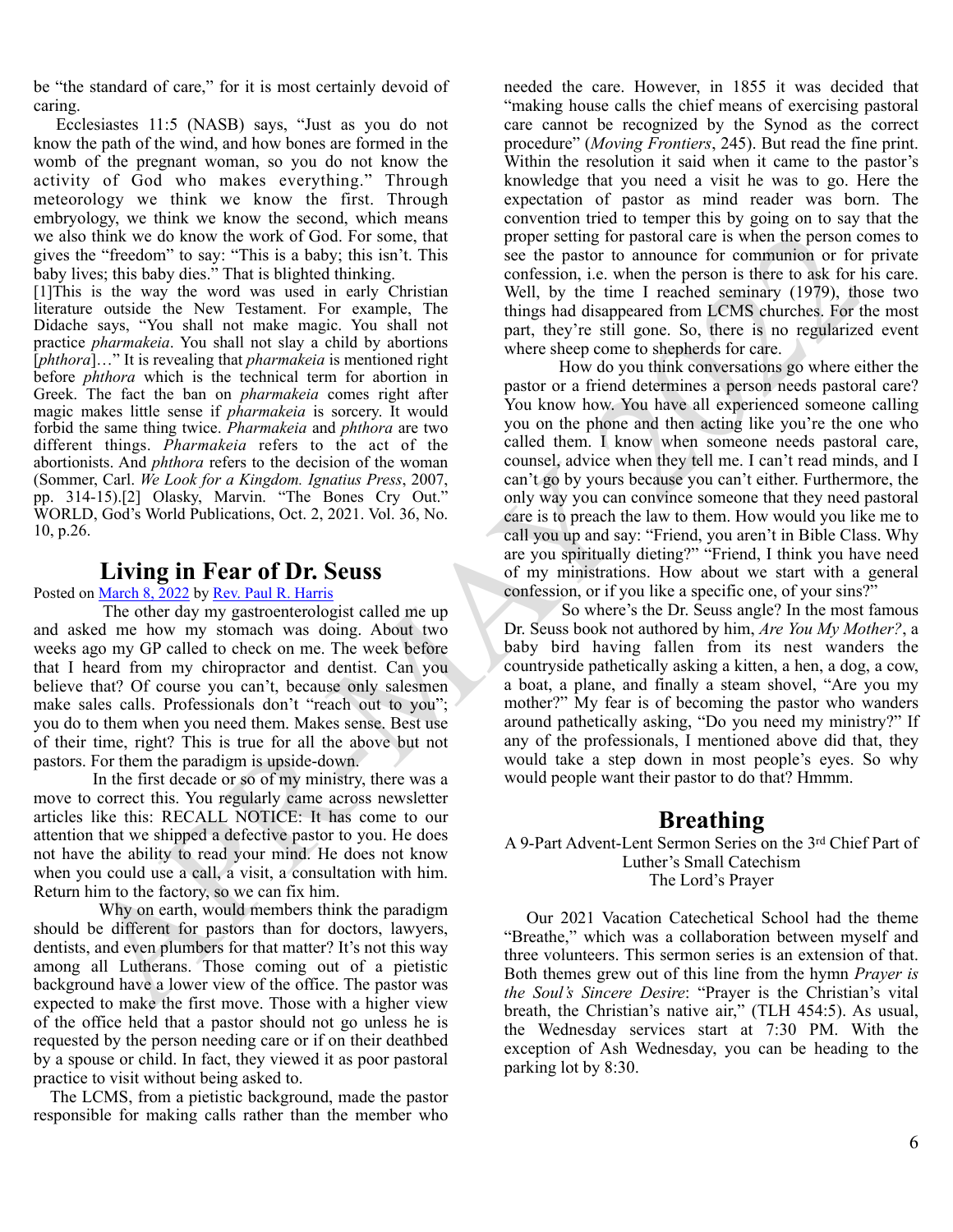| Dec. 01   | A Deep Breath                | Introduction             |
|-----------|------------------------------|--------------------------|
| Dec. 08   | A Breath of Holiness         | 1 <sup>st</sup> Petition |
| Dec. 15   | <b>Guest Pastor</b>          |                          |
| Mar. 02   | <b>Breathed Into</b>         | 2 <sup>nd</sup> Petition |
| Mar. 09   | <b>Controlling Breathing</b> | 3rd Petition             |
| Mar. 16   | <b>Breathtaking</b>          | 4 <sup>th</sup> Petition |
| Mar. 23   | <b>Holding Your Breath</b>   | 5 <sup>th</sup> Petition |
| Mar. 30   | <b>Catching Your Breath</b>  | 6th Petition             |
| Apr. $06$ | <b>Breathe Your Last</b>     | 7 <sup>th</sup> Petition |
|           |                              |                          |

### **If it doesn't stem its decline, mainline Protestantism has just 23 Easters left**

(*This thought provoking article was shared we me recently. N.B. Now there are only 17 Easters left. Prh*)

By Ed Stetzer, April 28, 2017 Christians recently celebrated Easter, a Sunday where many churches are robust and full. But, if current trends

continue, mainline Protestantism has about 23 Easters left. The news of mainline Protestantism's decline is hardly

new. Yet the trend lines are showing a trajectory toward zero in both those who attend a mainline church regularly and those who identify with a mainline denomination 23 years from now.

#### **While the sky isn't falling, the floor is dropping out.**

Becausing the periodic of the resulting in the set of the set of the set of the set of the set of the set of the set of the set of the set of the set of the set of the set of the set of the set of the set of the set of th The trajectory, which has been a discussion among researchers for years, is partly related to demographics. Mainline Protestants, which has been the tradition of several U.S. presidents, aren't "multiplying" with children as rapidly as evangelicals or others of differing faiths. And geography matters. Places where Protestants live are now in socio-economic decline, and parts of the country like the Sun Belt are becoming more evangelical with every passing winter.

Christianity faces sharp decline as Americans are becoming even less affiliated with religion

And as Episcopal researcher Kirk Hadaway explained in 1998, "nontraditional groups, including once-marginal Protestant churches, smaller sects and non-Western religions, have increased. At the same time, a growing number of people have shed their particular religious affiliations, saying they are just 'religious, spiritual' or have no religion at all."

But I think something deeper is going on.

#### **The data of decline**

Recently released data from the General Social Survey, sorted by what is called the RelTrad, shows that mainline Protestants are in the midst of a decades-long decline, and it has intensified in its most recent survey.

The top line shows mainline Protestant identification, and fewer say they go to churches affiliated with mainline denominations. The bottom line shows attendance, and now less than one of 33 people you meet on the street regularly attends a mainline Protestant church.

Both markers, self-identification and regular attendance, are imperfect, as are the GSS and the RelTrad, but these are among the most widely cited and trusted tool researchers use to measure religious trends. Those trend lines into the future gives us a glimpse of what could happen if patterns don't change.

If the data continues along the same pattern, mainline Protestants have an expiration date when both trend lines cross zero in 2039. If the trend line continues, they have 23 Easters left.

It's not the whole story, but here's an argument for at least part of what has happened. Over the past few decades, some mainline Protestants have abandoned central doctrines that were deemed "offensive" to the surrounding culture: Jesus literally died for our sins and rose from the dead, the view of the authority of the Bible, the need for personal conversion and more.

Some of mainline Protestants leaders rejected or minimized these beliefs — beliefs that made the "protest" in Protestantism 500 years ago — as an invitation for more people to join a more culturally relevant and socially acceptable church. But if the mainline Protestant expression isn't different enough from mainstream culture, people turn to other answers.

#### **Why I think there's hope**

I'm an evangelical (which, I assure you, has its own set of problems). However, I became a Christian in the (very mainline) Episcopal Church. I take no delight in mainline Protestantism's decline and am hoping and praying for a reversal. And I know many in the mainline Protestant tradition seek to follow Jesus and are working to change the trend line of decline.

And, ultimately, mainline Protestants likely do have many more than 23 Easters left. Churches will be restarted and revitalized and there will be advancement initiatives. Mainline Protestants won't cease to exist completely in 23 years because the trend will probably slow, but the data does not give us good hope for their future.

My personal hope is that mainline Protestantism will experience a resurrection of sorts, something Christians tend to have faith in. However, such a move won't come from following the trajectory it has been following.

The future of mainline Protestantism is connected to Christianity's essential past, where the resurrection can be proclaimed again unabashedly. Jesus is not just a good person who suffered unjustly. Jesus's death and resurrection makes our dead souls alive again.

#### **Belief within the mainline**

In the 1970s, Dean Kelly wrote an often-cited book on why conservative churches are growing, stating that even amid hostility toward organized religion, conservative churches seemed to grow.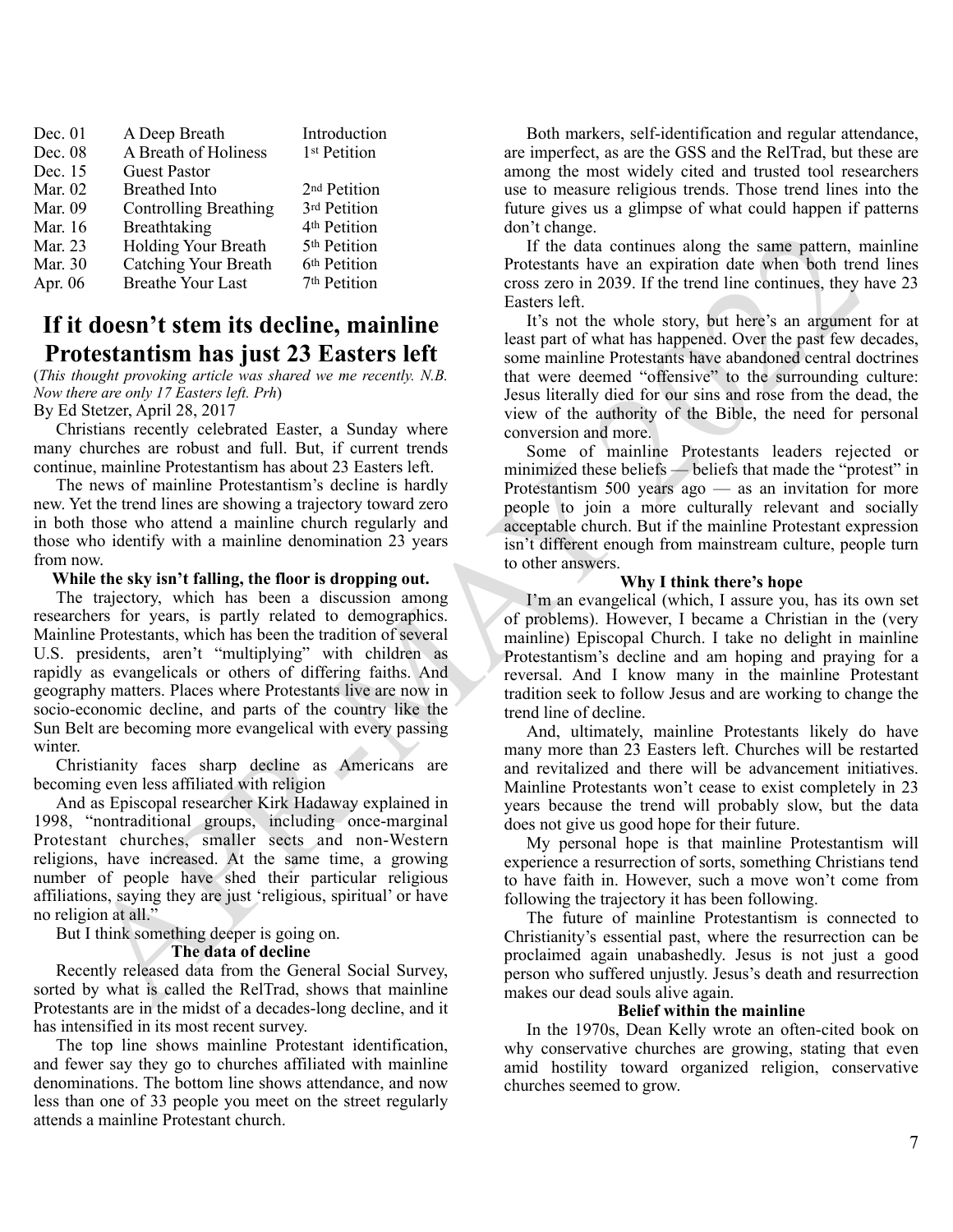Is part of the answer for mainline Protestantism to grow more conservative?

It depends on how you define "conservative." For some, they hear a call to become Trump supporters, deny climate change science or support huge tax cuts. That's not what I'm talking about.

But a recent study published in the Journal for the Scientific Study of Religion, based upon a Canadian sample, goes into the theology of the mainline. As David Haskell explained in The Washington Post, "[W]e found 93 percent of clergy members and 83 percent of worshipers from growing churches agreed with the statement 'Jesus rose from the dead with a real flesh-and-blood body leaving behind an empty tomb.' This compared with 67 percent of worshipers and 56 percent of clergy members from declining churches."

Of course, you can't say, "Mainliners all believe this or that," but the numbers above suggest a theological gap, even on something as basic as what Easter means, and that gap has both theological and statistical implications.

If mainline Protestantism has a future, it will need to engage more deeply with the past — not the past of an idealized 1950s, but one that is 2,000 years old. The early Christians saw a savior risen from the dead, heard a message that said he was the only way and read scriptures that teach truths out of step with culture, both then and now.

I imagine that many mainline Protestants would agree, and perhaps the supernatural message of Easter, believed and shared widely, could bring the resurrection that mainline Protestantism needs.

And 2039 is just not that far away.

*Ed Stetzer holds the Billy Graham Distinguished Chair at Wheaton College and is the executive director of the Billy Graham Center there.*

*https://www.washingtonpost.com/news/acts-of-faith/wp/ 2017/04/28/if-it-doesnt-stem-its-decline-mainline-protestantismhas-just-23-easters-left/*

### **Es macht nichts.**

Hi fellow worshipers,

It seems like there has been some confusion over when to stand for a doxology. I checked with Pastor and the organist and several of the elders to see what their opinions were of "how we do things." Then I asked permission to write this article. It turns out that the answer is easy, but I'm going to get to it in the manner of Billy from Family Circus coming "straight home from school." If you prefer, you can just skip to the last paragraph.

My grandma had a number of "Germanisms" in her speech. These were little phrases from German translated, directly (and sometimes correctly), into English. When something didn't matter, she'd say "It makes not." When we say "it's appropriate" to make the sign of the Cross at this point of the service, we're not saying "you should." We're just saying, "here's a good time to do it" but it "makes not" if you don't. I don't look around to see how many people

make the sign of the Cross at the invocation, so I don't know what the majority of worshipers are doing. I don't think anyone does. That means we can't even say what's "normal" practice in our congregation. Some people do it and some don't and it makes not.

We really have only one "rule" for worship: Don't disrupt the service. When everyone else is standing or kneeling, it's not wrong for you to stay seated for whatever reason. You're holding a baby, your knees hurt, or you just don't want to. There are times in the service when it's "appropriate" to bow or make the sign of the Cross, and again, you can bow or not bow, make the sign of the Cross or not as you please. Whatever "normal" is, we're each allowed to vary from "normal" as we see fit.

Now about doxologies. Google will not tell you exactly what constitutes a doxology. At least it won't tell me. Experts argue about whether this or that verse is a doxology. That seems like an enormous waste of time and energy for something that really makes not. But here's an example: The last verse of TLH 375 runs like this:

> My guilt, O Father, Thou hast laid On Christ, Thy Son, my Savior. Lord Jesus, Thous my debt hast paid And gained for me God's favor. O Holy Ghost, Thou Fount of grace, The good in me to Thee I trace; In faith do Thou preserve me.

The working definition of "doxology" is that it is an ascription of praise to each Person of the Trinity. And in this verse, each Person is mentioned. However, there's not a clear ascription of praise, so many experts don't consider this verse a doxology. It's a verse about what the Trinity has done, not so much a verse praising the Trinity. Other experts do consider it to be a doxology. So how do we know whether we're supposed to stand for it?

s gos into the behavior of main<br>line, a between the space in the Vashington Post, "We found 93<br>don't want to. There are times in the space of of department of order are times and 82 percept means and 82 percept means the I wanted to write this article, not because I wanted to set the norm for our practice and argue that my way was the correct way, but because I think there has been confusion. Most people just want to know when to stand and when not too. I don't have a "way"; I just want to do what everyone else is doing. This is not an article for people with strong opinions about what our practice should be. It's an article for people like me that just want to know what everyone else is going to do so that they can do it too. The people with their own ways are free to practice as they please.

So I did ask Pastor, the organist and the elders what they thought Trinity's practice was. There was remarkable agreement. There are two things. One is that we don't stand for doxologies in Communion hymns. This is just a practical matter. If you're standing, then it's harder for someone to get in and out of a pew if they're going up to or coming back from the Altar. You are welcome to stand if you want to, but most people don't. Second, who decides for Trinity whether this verse is a doxology or not? Answer: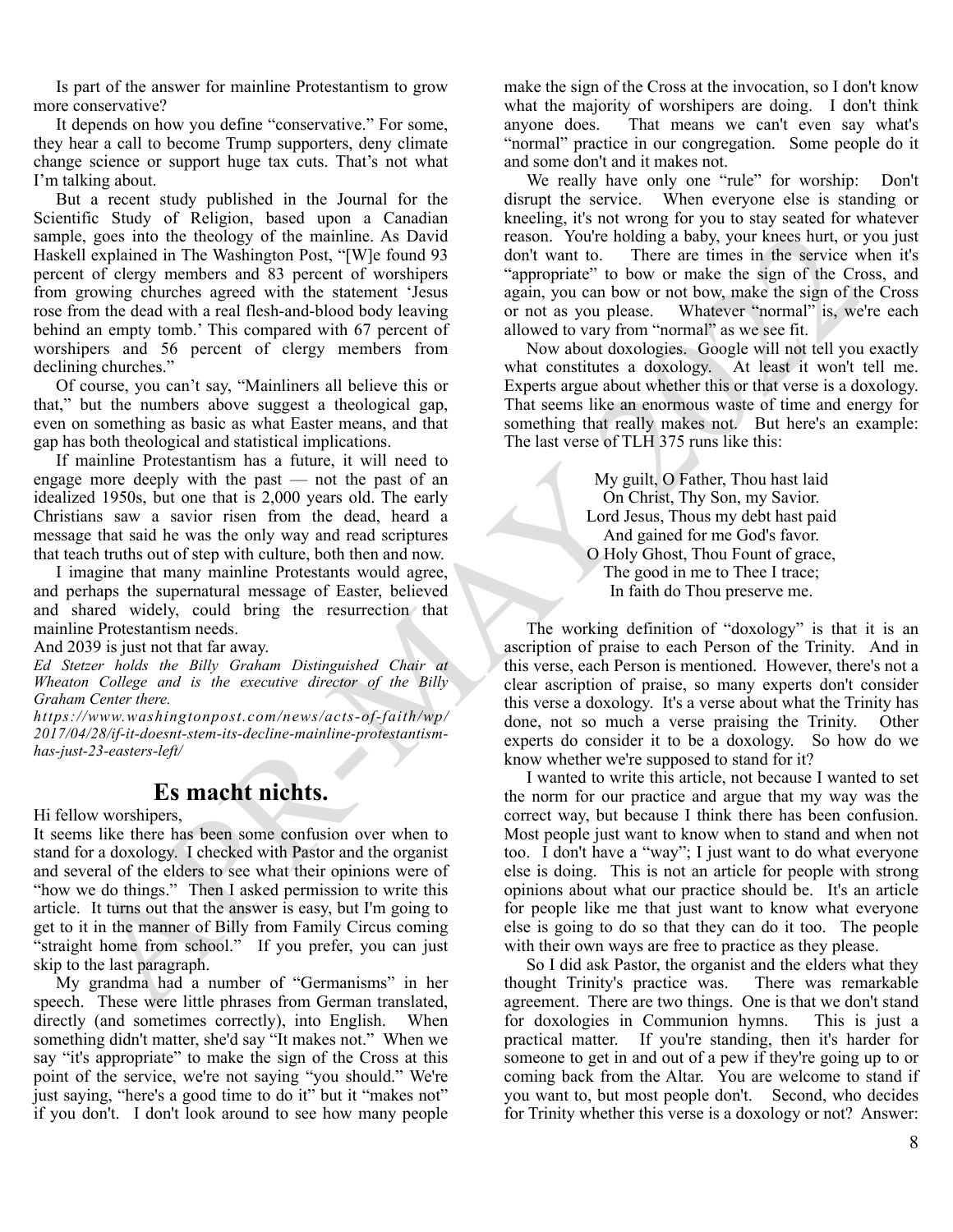The organist. The organist's main function is to lead congregational singing and this question is part of those duties. When the organist decides that the last verse of a hymn is a doxology, she signals it by playing a little "modulation" (or "fanfare", as some call it.)

(If you're curious: Kristin's criteria is that the verse should mention each person of the Trinity and have the word "praise" or a synonym in it. Usually it's clear, but if it's not, she consults with Pastor and they decide one way or the other.)

We're finally to the TL;DR part: **If the organist plays a modulation, then stand. Otherwise don't.** You are free to not follow this rule for whatever reason; it makes not. But it's what Pastor, the organist and the elders think is "our practice," and I thought the congregation might want to know that.

PS: While I have your attention, I'd like to thank the congregation for putting up with my fumbling attempts to be Assistant Organist. It's been a fun but scary ride for me and I appreciate all the forgiveness (and support) you've been shoveling my way. *Bart Goddard*

### **Good fear, bad fear**

Fear takes many forms, and it can be really subtle (*This article was in the February 12, 2022 issue of the Reformed magazine, WORLD. I thought it a good summary of my view of the news particularly for the last two years or so. Opinions may vary. Prh)*

The wall thermostat of our forced air heating system works on the principle that when the temperature dips below a certain level the furnace kicks on again.

Our city newspaper works on the same principle: It cranks out scary headlines by some calculated mechanism lest COVID fear dip below an unacceptable level. I don't know how they do it, really. How many ways can you recombine the words deaths, hospitals, surge, vaccine, and intensity in a headline every day?

since chemily to the TLDR particular the particular tent in the same of the same of the final in the same of the channel and the same of the same of the same of the same of the same of the same of the same of the same of Are ruinous inflation, trillions in debt, China buying up our farmland, rats overtaking New York City, and Putin on the Ukraine border threatening to steal the limelight? The Committee for Scary Headlines in Suite 300 on Market Street of Philadelphia is undaunted: You will find them busy at their task. And on days when real news is thin, they borrow fear from the future. Consider the last three days' offerings: "Omicron deaths expected to spike," "It might not get easier after omicron," "And next, we have the 'flurona'" (flu-COVID marriage, presumably).

It is perversely possible to choose fear preemptively when you are in the best of times. But God is against it. So now we're down to the "might nots" and "expecteds." Some journalism.

Any fearful thing you are made to focus on day after day will become hyper-magnified in your mind. There are 6 million car accidents a year in this country, and 90 people a day die in them. If the Market Street boys wanted to get us to stop driving, they could feature a car crash death a day on the front page. Just saying. The news is what they want the news to be, and it is well to keep that in mind.

Fear has many uses, some good, some bad. Fear can be life-saving: "Don't tickle the lion in its cage." Fear can be laziness in disguise: "A sluggard says, 'There is a lion in the road, a fierce lion roaming the streets!'" (Proverbs 26:13). Fear can be paranoia from a guilty conscience: "The wicked flee when no one pursues" (Proverbs 28:1). Fear can be self-fulfilling: "The thing I feared has overtaken me" (Job 3:25), so we should not give fear a foothold.

Some fear is forbidden by God. Do not fear people who would do us harm, but trust in God instead (1 Peter 3:13-15). Do not fear people's dirty looks but keep on speaking what you know from God is true (Jeremiah 1:8). Do not fear the devil because his power over you is limited: He can only kill you (Matthew 10:28).

Some fear is enjoined. The second half of Matthew 10:28 above discloses a worse fate than being killed. Do you want to be afraid of something? Be afraid of the One who is able to destroy both body and soul in hell.

This fear thing gets really subtle. I was once at a retreat on the topic of suffering, where women were sharing heartbreaking stories. One pretty young woman named Maggie raised her hand and said that she is really healthy, has a husband who loves her, and two healthy children and that she cannot enjoy any of it because she keeps waiting for the other shoe to drop.

That's pretty bad when fear no longer attaches to reality but to hypotheticals. It is fear as self-protection, and it works like this: If I maintain a certain level of fear, then I'll be safe. If I stop for one moment being afraid, disaster will catch me off guard and pounce from the shadows.

So there you have it. It is perversely possible to choose fear preemptively when you are in the best of times. But God is against it. "The fear of the Lord is pure" (Psalm 19:9). "This is the day the Lord has made. We will rejoice and be glad in it" (Psalm 118:24).

"Now all has been heard: here is the conclusion of the matter: Fear God and keep his commandments, for this is the duty of all mankind" (Ecclesiastes 12:13).

*Andrée Seu Peterson WORLD Magazine. Issue Date: February 12, 2022*

*https://wng.org/articles/good-fear-bad-fear-1643252370*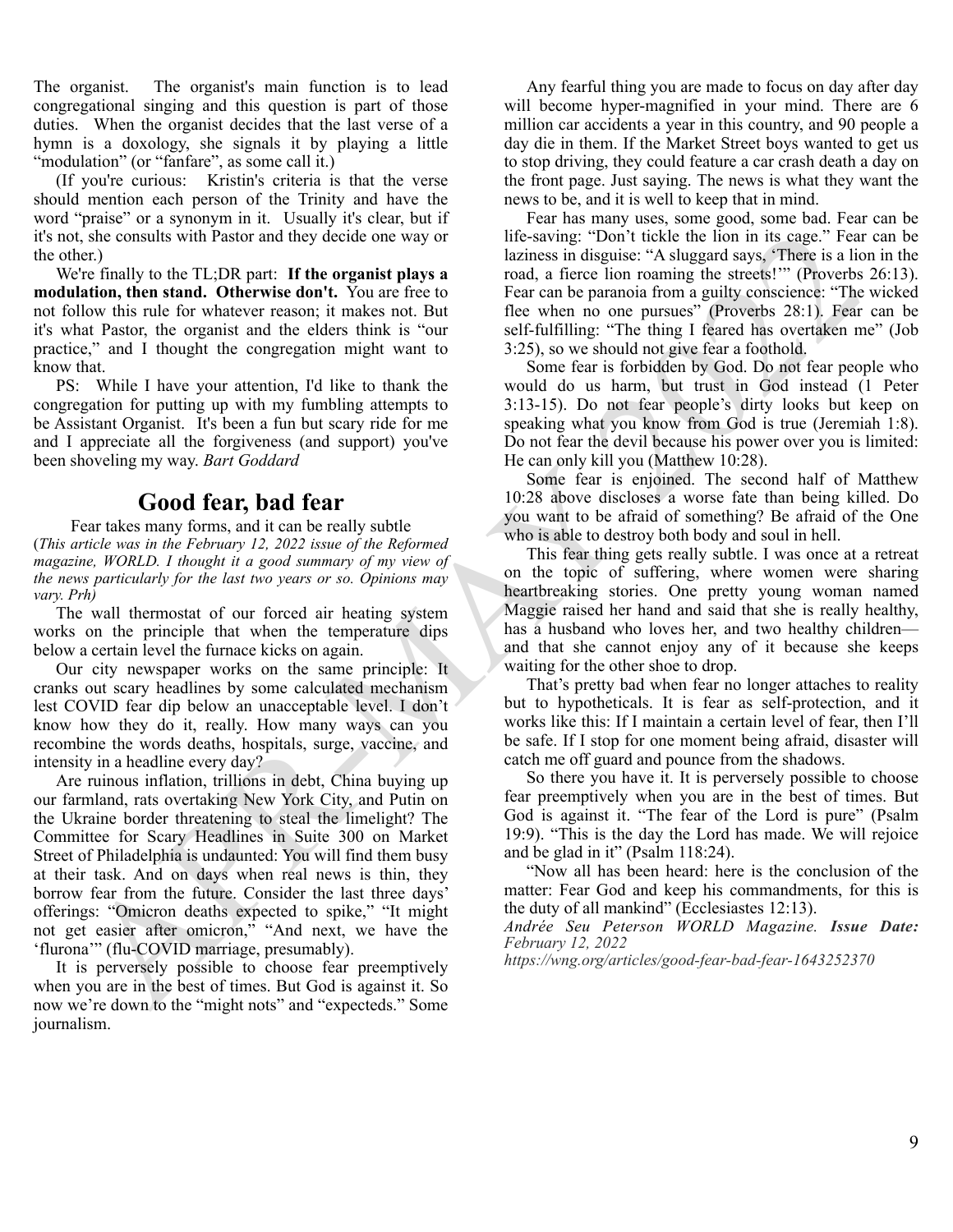## **APRIL 2022**

| <b>SUNDAY</b>                                                                      | <b>MONDAY</b>                               | <b>TUESDAY</b>             | <b>WEDNESDAY</b>                                                | <b>THURSDAY</b>                                                                                                     | <b>FRIDAY</b>                                                                                             | <b>SATURDAY</b>                                         |
|------------------------------------------------------------------------------------|---------------------------------------------|----------------------------|-----------------------------------------------------------------|---------------------------------------------------------------------------------------------------------------------|-----------------------------------------------------------------------------------------------------------|---------------------------------------------------------|
|                                                                                    |                                             |                            |                                                                 |                                                                                                                     | 1                                                                                                         | $\mathbf{2}$                                            |
|                                                                                    |                                             |                            |                                                                 |                                                                                                                     |                                                                                                           |                                                         |
| 3                                                                                  | $\overline{\bf{4}}$                         | 5                          | 6                                                               | $\overline{7}$                                                                                                      | $\bf{8}$                                                                                                  | 9 <sup>1</sup>                                          |
| <b>ADULT CLASS</b><br>12:15 PM                                                     | JR.<br><b>CONFIRMATION</b><br>5:30 PM       |                            | <b>LENTEN VESPERS</b><br>7:30 PM                                |                                                                                                                     |                                                                                                           |                                                         |
| 10<br><b>NOON</b><br><b>CRAWFISH</b><br><b>BOIL</b><br><b>ADULT CLASS</b><br>12:15 | 11<br>JR.<br><b>CONFIRMATION</b><br>5:30 PM | 12                         | 13                                                              | 14<br><b>MAUNDY</b><br><b>THURSDAY</b><br><b>COMMUNION W/</b><br><b>STRIPPING OF</b><br><b>THE ALTAR</b><br>7:30 PM | 15<br><b>GOOD FRIDAY</b><br><b>SERVICE OF</b><br><b>DARKNESS W/</b><br><b>COMMUNION 7:30</b><br><b>PM</b> | 16                                                      |
| 17<br><b>NO ADULT</b><br><b>CLASS</b>                                              | 18<br>JR.<br><b>CONFIRMATION</b><br>5:30 PM | 19<br><b>PASTOR</b>        | 20 <sub>1</sub><br>ON                                           | 21<br><b>VACATION</b>                                                                                               | 22                                                                                                        | 23<br><b>CHURCH WORK</b><br><b>DAY</b><br>$8:00 - NOOD$ |
|                                                                                    |                                             |                            |                                                                 |                                                                                                                     |                                                                                                           |                                                         |
| 24                                                                                 | 25                                          | 26                         | 27                                                              | 28                                                                                                                  | 29                                                                                                        | 30                                                      |
|                                                                                    | <b>PASTOR</b>                               | ON                         | <b>VACATION</b>                                                 |                                                                                                                     |                                                                                                           |                                                         |
|                                                                                    |                                             |                            |                                                                 |                                                                                                                     |                                                                                                           |                                                         |
|                                                                                    |                                             |                            | <b>MAY 2022</b>                                                 |                                                                                                                     |                                                                                                           |                                                         |
| <b>SUNDAY</b>                                                                      | <b>MONDAY</b>                               | <b>TUESDAY</b>             | <b>WEDNESDAY</b>                                                | <b>THURSDAY</b>                                                                                                     | <b>FRIDAY</b>                                                                                             | <b>SATURDAY</b>                                         |
| 1<br><b>CONFIRMATION</b>                                                           | $\overline{2}$                              | 3<br><b>ELDERS</b><br>6:30 | $\overline{\mathbf{4}}$<br><b>HEBREWS</b><br><b>BIBLE STUDY</b> | 5                                                                                                                   | 6                                                                                                         | $7\overline{ }$                                         |
| <b>ADULT CLASS</b><br>12:15 PM                                                     |                                             |                            | 7:15 PM                                                         |                                                                                                                     |                                                                                                           |                                                         |
| 8                                                                                  | 9                                           | 10                         | 11                                                              | 12                                                                                                                  | 13                                                                                                        | 14                                                      |
| <b>ADULT CLASS</b><br>12:15 PM                                                     |                                             |                            | <b>HEBREWS</b><br><b>BIBLE STUDY</b><br>7:15 PM                 |                                                                                                                     |                                                                                                           |                                                         |
| 15                                                                                 | 16                                          | 17                         | 18                                                              | 19                                                                                                                  | 20                                                                                                        | 21                                                      |

# **MAY 2022**

| <b>SUNDAY</b>                                              | <b>MONDAY</b>        | <b>TUESDAY</b>        | WEDNESDAY                                             | <b>THURSDAY</b>      | <b>FRIDAY</b> | <b>SATURDAY</b> |
|------------------------------------------------------------|----------------------|-----------------------|-------------------------------------------------------|----------------------|---------------|-----------------|
| 1<br><b>CONFIRMATION</b><br><b>ADULT CLASS</b><br>12:15 PM |                      | <b>ELDERS</b><br>6:30 | 4<br><b>HEBREWS</b><br><b>BIBLE STUDY</b><br>7:15 PM  | 5                    | 6             |                 |
| 8<br><b>ADULT CLASS</b><br>$12:15$ PM                      | $\mathbf Q$          | 10                    | 11<br><b>HEBREWS</b><br><b>BIBLE STUDY</b><br>7:15 PM | 12                   | 13            | 14              |
| 15                                                         | 16<br><b>COUPLES</b> | 17<br><b>TRIP</b>     | 18<br><b>PORT</b>                                     | 19<br><b>ARANSAS</b> | 20            | 21              |